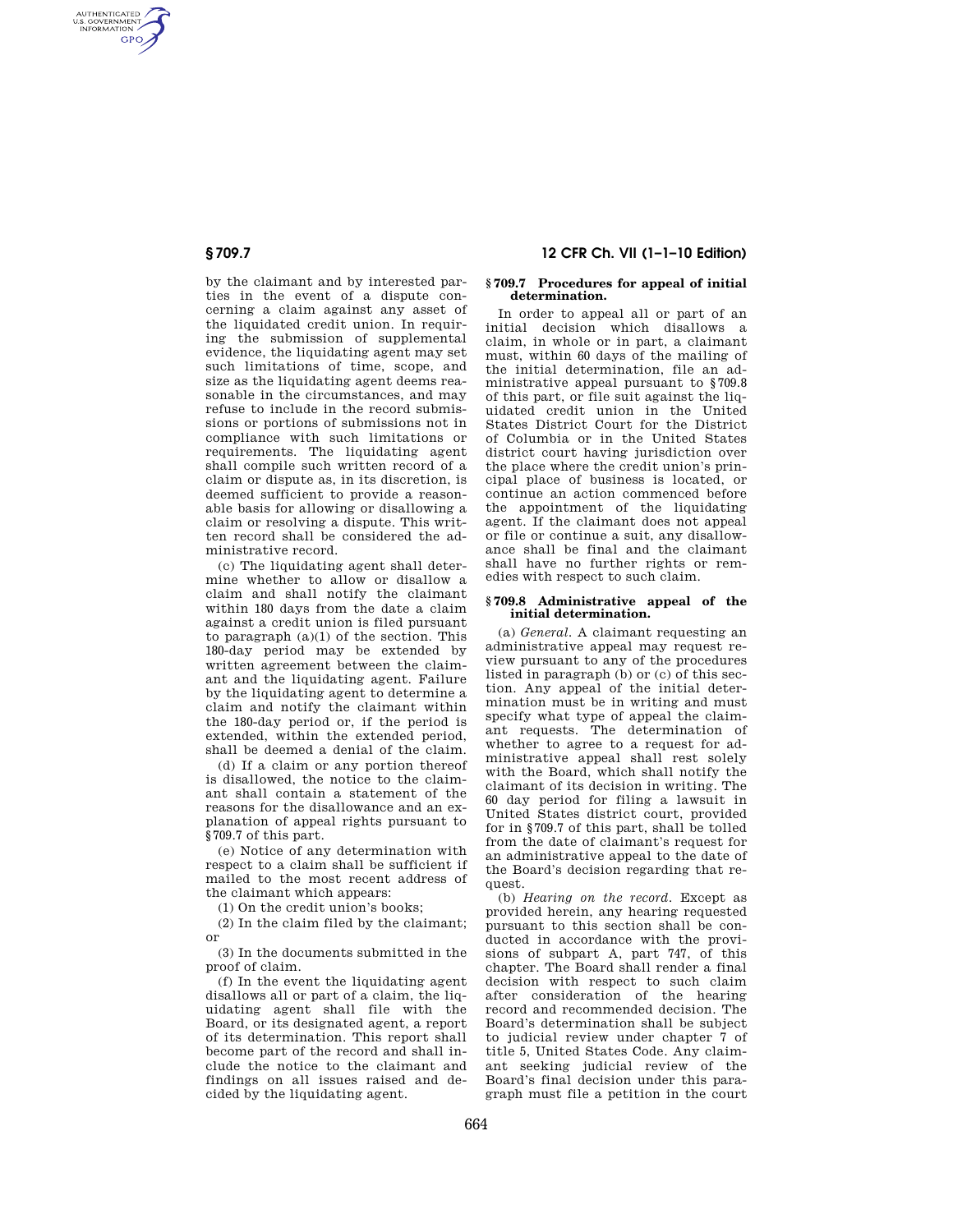# **National Credit Union Administration § 709.8**

of appeals for the circuit in which the principal office of the credit union is located, or in the United States Court of Appeals for the District of Columbia Circuit, within 30 days of the date of the Board's final decision. If a claimant does not file a petition before the end of the 30-day period, the Board's decision shall be final, and the claimant shall have no further rights or remedies with respect to such claim.

(1) *Burden of proof.* In any hearing on the record, the burden of proof to establish entitlement to any modification of the initial determination shall rest solely upon the claimant.

(2) *Order of procedure.* In any hearing on the record, at the time for opening arguments, counsel for the claimant shall argue first, and at the time for closing arguments, counsel for the claimant shall argue last.

(c) *Alternative dispute resolution.* Paragraphs  $(c)$  (1) and  $(2)$  of this section list alternatives for dispute resolution which may be available at the discretion of the Board. From time to time, the NCUA Board may authorize additional alternative dispute resolution processes.

(1) *Appeal to the Board.* Pursuant to this paragraph (c)(1), the claimant may file an appeal with the NCUA Board within the time provided for in §709.7. The appeal must be in writing and filed with the Secretary of the Board, National Credit Union Administration, 1775 Duke Street, Alexandria, VA 22314– 3428. There shall be no personal appearance before the Board in connection with an appeal under this paragraph  $(c)(1)$ .

(i) *Content of appeal.* Any appeal must include:

(A) A statement of the facts on which the appeal is based;

(B) A statement of the basis for the initial determination to which the claimant objects and the alleged error in such determination, including citations to applicable statutes and regulations;

(C) Any other evidence relied upon by the claimant which was not previously provided to the liquidating agent.

(ii) *Procedures for review of the appeal.*  (A) Within 60 days of the date of the Board's receipt of an appeal, pursuant to paragraph  $(c)(1)$  of this section, the Board may request in writing that the claimant submit supplemental evidence in support of its appeal. If additional evidence is requested, the claimant shall have 45 days from the date of issuance of such request to provide such additional information. Failure by the claimant to provide such additional information may, as determined solely by the Board, result in denial of the claimant's appeal.

(B) Within 60 days from the date of the Board's receipt of an appeal, pursuant to paragraph (c)(1) of this section, the claimant may amend or supplement the appeal in writing. In the event the claimant does amend or supplement the appeal, the provisions of paragraph  $(c)(1)(ii)(A)$  of this section, with respect to requests for additional information and responses to such requests, shall apply with equal force to any such amendment or supplement to an appeal.

(iii) *Determination on appeal.* (A) Within 180 days from the date of receipt of an appeal by the Board, the Board shall issue a decision allowing or disallowing claimant's appeal.

(B) The decision by the Board on appeal shall be provided to the claimant in writing, stating the reasons for the decision, and shall constitute a final agency decision regarding the claimant's claim.

(C) Failure by the Board to issue a decision on appeal of the claimant's claim within the 180-day period provided for under paragraph  $(c)(1)(iii)(A)$ of this section shall be deemed to be a denial of such appeal for the purposes of paragraph  $(c)(1)(iv)$  of this section.

(iv) *Judicial review.* (A) For the purposes of seeking judicial review of actions taken pursuant to paragraph  $(c)(1)$  of this section, only a determination on appeal issued by the NCUA Board pursuant to this section shall constitute a final determination regarding a claim.

(B) A final determination by the Board is reviewable in accordance with the provisions of chapter 7, title 5, United States Code, by the United States Court of Appeals for the District of Columbia or the court of appeals for the Federal judicial circuit where the credit union's principal place of business is located. Any request for judicial